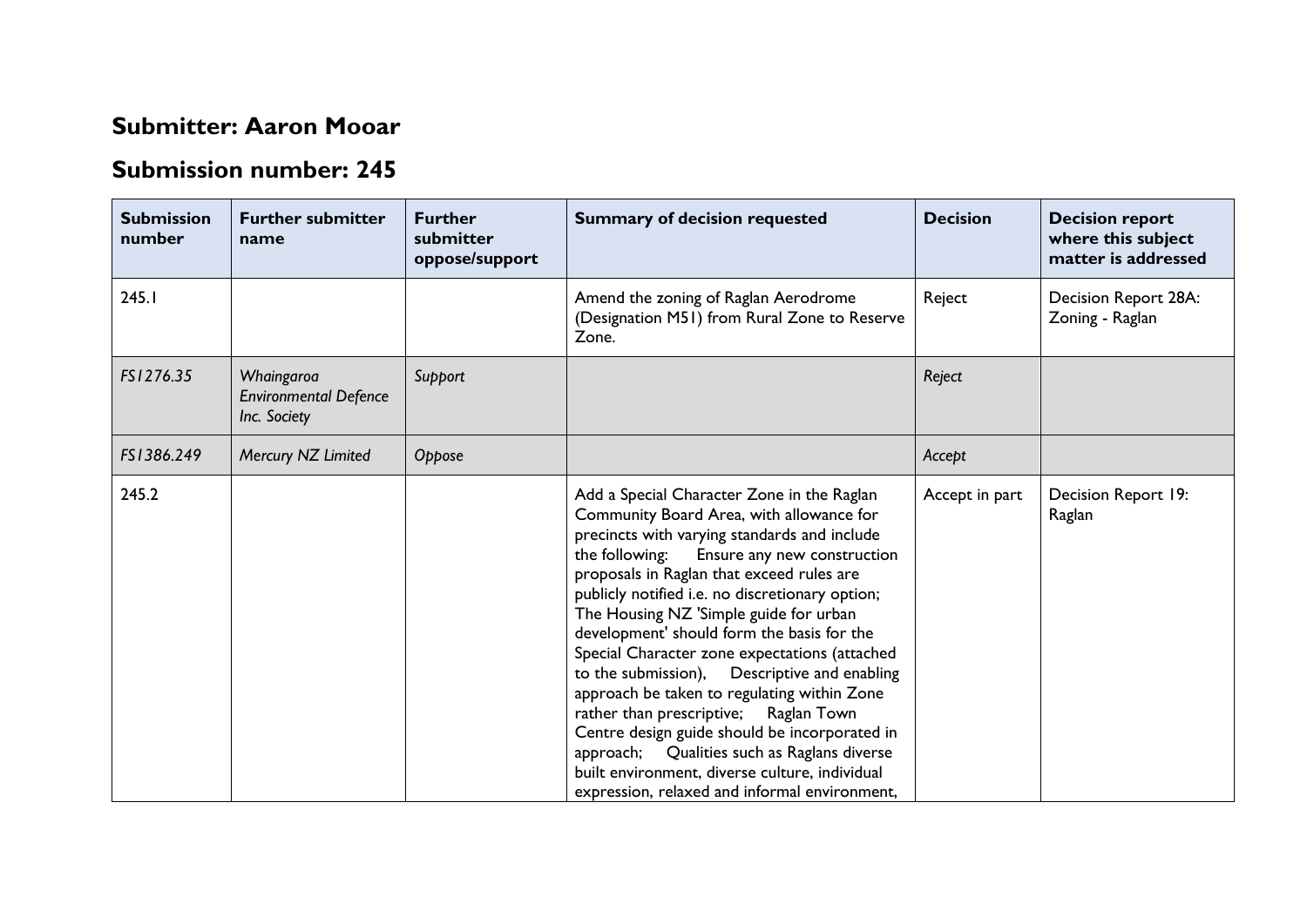| <b>Submission</b><br>number | <b>Further submitter</b><br>name                           | <b>Further</b><br>submitter<br>oppose/support | <b>Summary of decision requested</b>                                                                                                                                                                                                                                                                                                                                                                                                                                                                                                                                                                                                 | <b>Decision</b> | <b>Decision report</b><br>where this subject<br>matter is addressed |
|-----------------------------|------------------------------------------------------------|-----------------------------------------------|--------------------------------------------------------------------------------------------------------------------------------------------------------------------------------------------------------------------------------------------------------------------------------------------------------------------------------------------------------------------------------------------------------------------------------------------------------------------------------------------------------------------------------------------------------------------------------------------------------------------------------------|-----------------|---------------------------------------------------------------------|
|                             |                                                            |                                               | having no multi storey buildings, pedestrian and<br>bike friendly environment, water views, small<br>population and the wild should be recognised;<br>Raglan Naturally document currently being re-<br>written be an essential reference guide for<br>decisions made in the Raglan Special Character<br>Holiday accommodation such as<br>Zone;<br>Airbnb or Bookabach rentals in the Special<br>Character Zone be properly regulated in terms<br>of minimum standards and proportion of<br>housing stock used; and Introduce a Bed tax<br>to pay for infrastructure needed to handle<br>Build worker accommodation.<br>visitor load. |                 |                                                                     |
| FS1276.237                  | Whaingaroa<br><b>Environmental Defence</b><br>Inc. Society | Support                                       |                                                                                                                                                                                                                                                                                                                                                                                                                                                                                                                                                                                                                                      | Accept in part  | Decision Report 19: Raglan                                          |
| 245.3                       |                                                            |                                               | Add a resource management framework for<br>the management of Genetically Modified<br>Organisms that is regionally specific taking into<br>account environmental, economic and social<br>well-being considerations.                                                                                                                                                                                                                                                                                                                                                                                                                   | Reject          | Decision Report 12:<br><b>Genetically Modified</b><br>Organisms     |
| FS1192.2                    | H & R Cotman                                               | Oppose                                        |                                                                                                                                                                                                                                                                                                                                                                                                                                                                                                                                                                                                                                      | Accept          |                                                                     |
| FS1199.1                    | <b>New Zealand Forest</b><br><b>Research Institute</b>     | Oppose                                        |                                                                                                                                                                                                                                                                                                                                                                                                                                                                                                                                                                                                                                      | Accept          |                                                                     |
| FS1212.2                    | David Stewart Bull                                         | Oppose                                        |                                                                                                                                                                                                                                                                                                                                                                                                                                                                                                                                                                                                                                      | Accept          |                                                                     |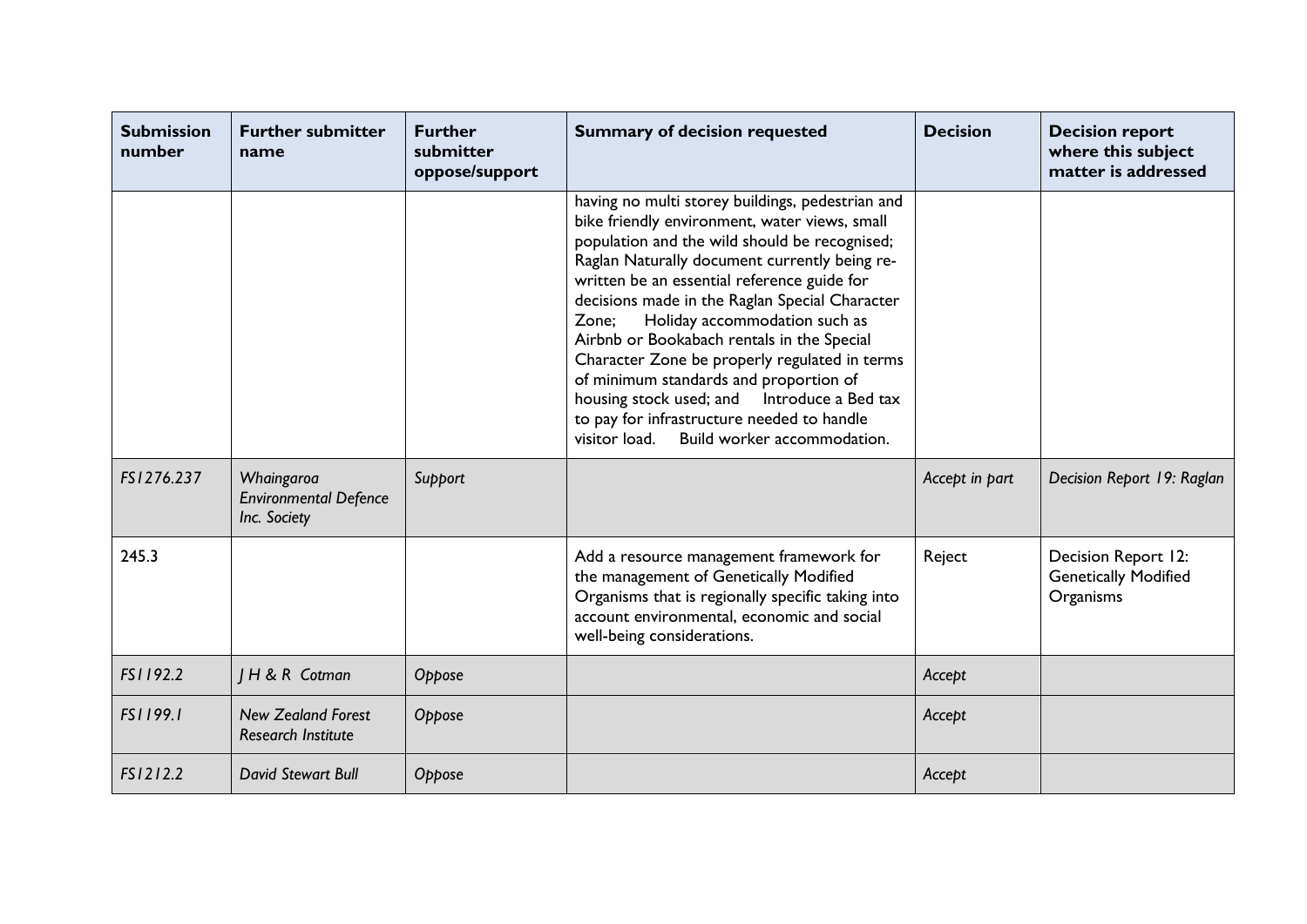| <b>Submission</b><br>number | <b>Further submitter</b><br>name                           | <b>Further</b><br>submitter<br>oppose/support | <b>Summary of decision requested</b>                                                                                                                                                                                                                                 | <b>Decision</b> | <b>Decision report</b><br>where this subject<br>matter is addressed |
|-----------------------------|------------------------------------------------------------|-----------------------------------------------|----------------------------------------------------------------------------------------------------------------------------------------------------------------------------------------------------------------------------------------------------------------------|-----------------|---------------------------------------------------------------------|
| FS1214.2                    | <b>Forest Owners</b><br>Association                        | Oppose                                        |                                                                                                                                                                                                                                                                      | Accept          |                                                                     |
| FS1215.1                    | Steven & Theresa Stark                                     | Oppose                                        |                                                                                                                                                                                                                                                                      | Accept          |                                                                     |
| FS1225.2                    | <b>BIOTech New Zealand</b>                                 | Oppose                                        |                                                                                                                                                                                                                                                                      | Accept          |                                                                     |
| FS1295.2                    | Life Sciences Network<br>Incorporated                      | Oppose                                        |                                                                                                                                                                                                                                                                      | Accept          |                                                                     |
| FS1296.1                    | Beef + Lamb New<br><b>Zealand Limited</b>                  | Oppose                                        |                                                                                                                                                                                                                                                                      | Accept          |                                                                     |
| FS1320.2                    | Livestock Improvement<br>Corporation                       | Oppose                                        |                                                                                                                                                                                                                                                                      | Accept          |                                                                     |
| FS1343.4                    | <b>Bruce Cameron</b>                                       | Oppose                                        |                                                                                                                                                                                                                                                                      | Accept          |                                                                     |
| FS1276.75                   | Whaingaroa<br><b>Environmental Defence</b><br>Inc. Society | Support                                       |                                                                                                                                                                                                                                                                      | Accept          |                                                                     |
| FS1342.260                  | <b>Federated Farmers</b>                                   | Oppose                                        |                                                                                                                                                                                                                                                                      | Accept          |                                                                     |
| 245.4                       |                                                            |                                               | Add strong precautionary and prohibitive<br>provisions, policies and rules relating to<br>Genetically Modified Organisms that are the<br>same (or similar) as those in the Far North<br>District Plan, the Whangarei District Plan and<br>the Auckland Unitary Plan. | Reject          | Decision Report 12:<br><b>Genetically Modified</b><br>Organisms     |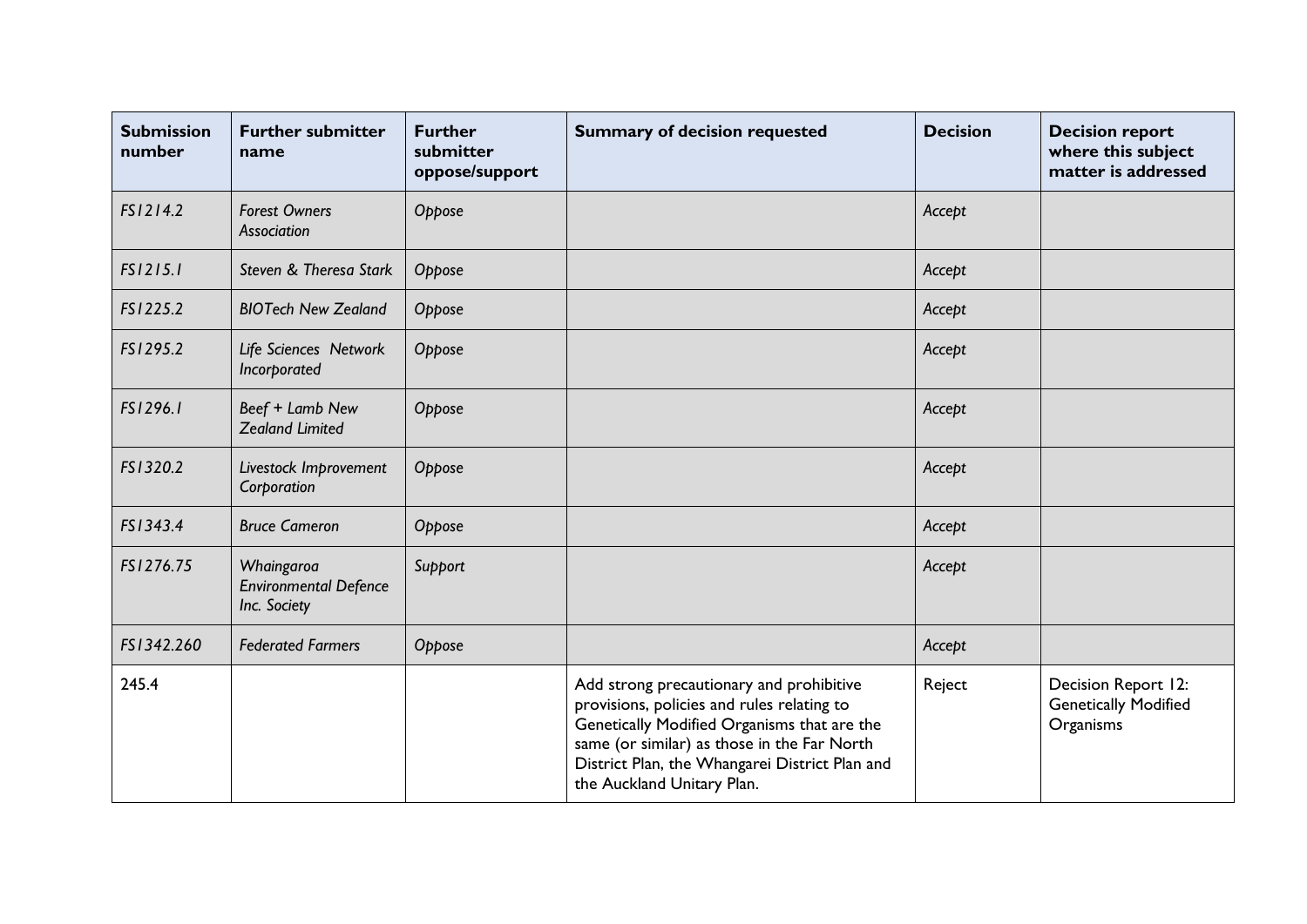| <b>Submission</b><br>number | <b>Further submitter</b><br>name                           | <b>Further</b><br>submitter<br>oppose/support | <b>Summary of decision requested</b>                                                       | <b>Decision</b> | <b>Decision report</b><br>where this subject<br>matter is addressed |
|-----------------------------|------------------------------------------------------------|-----------------------------------------------|--------------------------------------------------------------------------------------------|-----------------|---------------------------------------------------------------------|
| FS1192.3                    | H & R Cotman                                               | Oppose                                        |                                                                                            | Accept          |                                                                     |
| FS1199.2                    | <b>New Zealand Forest</b><br><b>Research Institute</b>     | Oppose                                        |                                                                                            | Accept          |                                                                     |
| FS1212.3                    | David Stewart Bull                                         | Oppose                                        |                                                                                            | Accept          |                                                                     |
| FS1214.3                    | <b>Forest Owners</b><br>Association                        | Oppose                                        |                                                                                            | Accept          |                                                                     |
| FS1215.2                    | Steven & Theresa Stark                                     | Oppose                                        |                                                                                            | Accept          |                                                                     |
| FS1225.3                    | <b>BIOTech New Zealand</b>                                 | Oppose                                        |                                                                                            | Accept          |                                                                     |
| FS1295.3                    | Life Sciences Network<br>Incorporated                      | Oppose                                        |                                                                                            | Accept          |                                                                     |
| FS1320.3                    | Livestock Improvement<br>Corporation                       | Oppose                                        |                                                                                            | Accept          |                                                                     |
| FS1343.5                    | <b>Bruce Cameron</b>                                       | Oppose                                        |                                                                                            | Accept          |                                                                     |
| FS1276.76                   | Whaingaroa<br><b>Environmental Defence</b><br>Inc. Society | Support                                       |                                                                                            | Reject          |                                                                     |
| FS1342.261                  | <b>Federated Farmers</b>                                   | Oppose                                        |                                                                                            | Accept          |                                                                     |
| 245.5                       |                                                            |                                               | Amend the Proposed Waikato District Plan to<br>require consents which are exempt from plan | Reject          | Decision Report 32:<br><b>Miscellaneous Matters</b>                 |